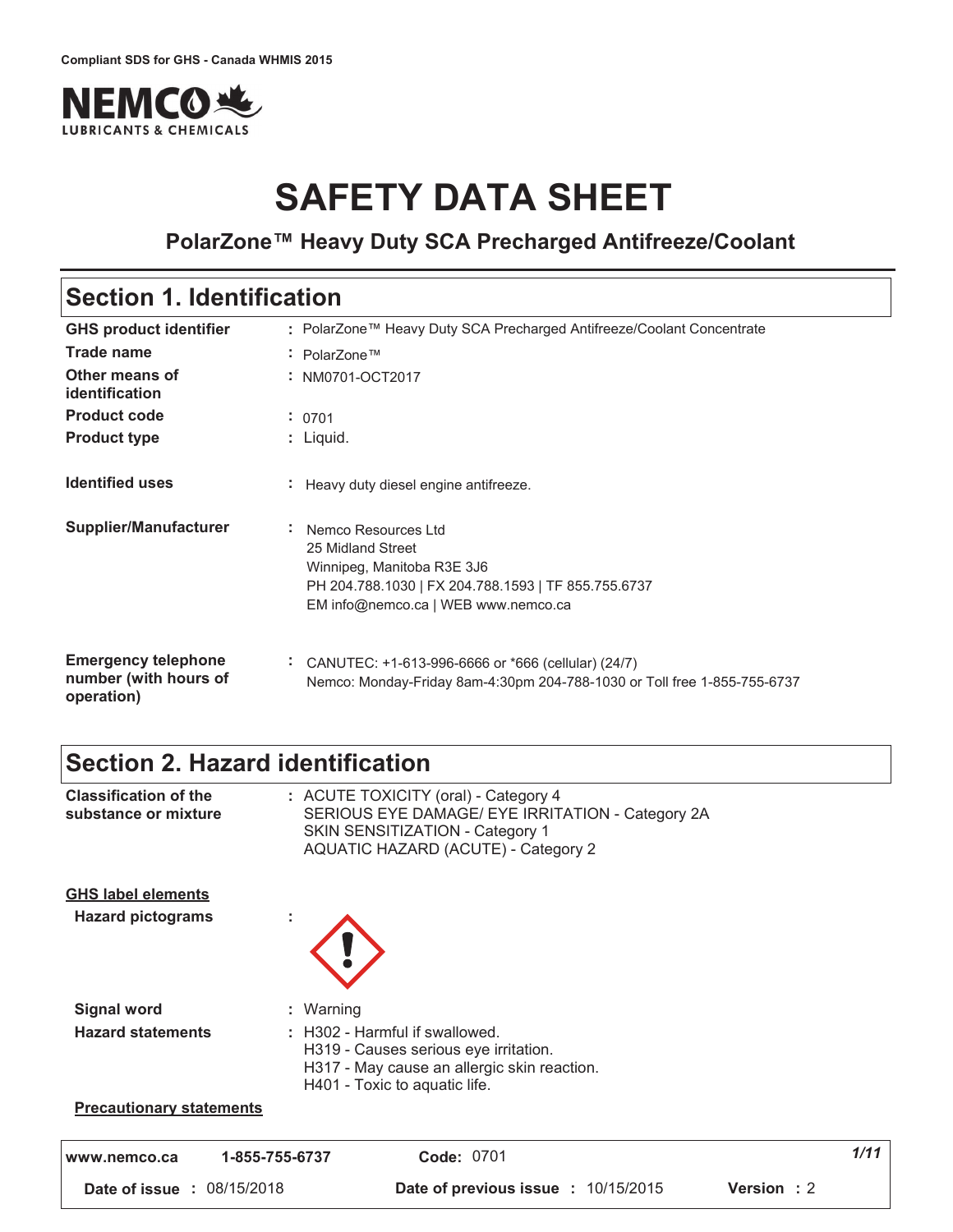

PolarZone™ Heavy Duty SCA Precharged Antifreeze/Coolant

### **Section 2. Hazard identification**

| <b>Prevention</b>                                                                                  | : P280 - Wear protective gloves. Wear eye or face protection.<br>P273 - Avoid release to the environment.<br>P261 - Avoid breathing vapor.<br>P270 - Do not eat, drink or smoke when using this product.<br>P264 - Wash hands thoroughly after handling.<br>P272 - Contaminated work clothing should not be allowed out of the workplace.                                                                                                                                                                                                                      |
|----------------------------------------------------------------------------------------------------|----------------------------------------------------------------------------------------------------------------------------------------------------------------------------------------------------------------------------------------------------------------------------------------------------------------------------------------------------------------------------------------------------------------------------------------------------------------------------------------------------------------------------------------------------------------|
| <b>Response</b>                                                                                    | : P301 + P312 + P330 - IF SWALLOWED: Call a POISON CENTER or physician if<br>you feel unwell. Rinse mouth.<br>P302 + P352 + P362+P364 - IF ON SKIN: Wash with plenty of soap and water.<br>Take off contaminated clothing and wash it before reuse.<br>P333 + P313 - If skin irritation or rash occurs: Get medical attention.<br>P305 + P351 + P338 - IF IN EYES: Rinse cautiously with water for several minutes.<br>Remove contact lenses, if present and easy to do. Continue rinsing.<br>P337 + P313 - If eye irritation persists: Get medical attention. |
| <b>Storage</b>                                                                                     | : Not applicable.                                                                                                                                                                                                                                                                                                                                                                                                                                                                                                                                              |
| <b>Disposal</b>                                                                                    | : P501 - Dispose of contents and container in accordance with all local, regional,<br>national and international regulations.                                                                                                                                                                                                                                                                                                                                                                                                                                  |
| <b>Other hazards which do not : None known.</b><br>result in classification/<br><b>HHNOC/PHNOC</b> |                                                                                                                                                                                                                                                                                                                                                                                                                                                                                                                                                                |

# Section 3. Composition/information on ingredients

| Substance/mixture     | : Mixture        |
|-----------------------|------------------|
| Other means of        | : NM0701-OCT2017 |
| <i>identification</i> |                  |

#### **CAS number/other identifiers**

| <b>CAS number</b>   | : Not applicable. |
|---------------------|-------------------|
| <b>Product code</b> | : 0701            |

| Ingredient name                   | $\%$ (w/w) | <b>CAS number</b> |
|-----------------------------------|------------|-------------------|
| Ethanediol                        | >96        | $107 - 21 - 1$    |
| Sodium nitrite                    | $0.1 - 1$  | 7632-00-0         |
| Disodium tetraborate, anhydrous   | $0.1 - 1$  | 1330-43-4         |
| Sodium benzothiazol-2-yl sulphide | $0.1 - 1$  | 2492-26-4         |

The exact percentage (concentration) in the composition has been withheld as a trade secret in accordance with the amended HPR as of April 2018.

There are no additional ingredients present which, within the current knowledge of the supplier and in the concentrations applicable, are classified as hazardous to health or the environment and hence require reporting in this section.

Occupational exposure limits, if available, are listed in Section 8.

### **Section 4. First-aid measures**

#### Description of necessary first aid measures

Eye contact

: Immediately flush eyes with plenty of water, occasionally lifting the upper and lower eyelids. Check for and remove any contact lenses. Continue to rinse for at least 20 minutes. Get medical attention.

| www.nemco.ca | 1-855-755-6737 |
|--------------|----------------|
|--------------|----------------|

Code: 0701

Date of issue : 08/15/2018

 $2/11$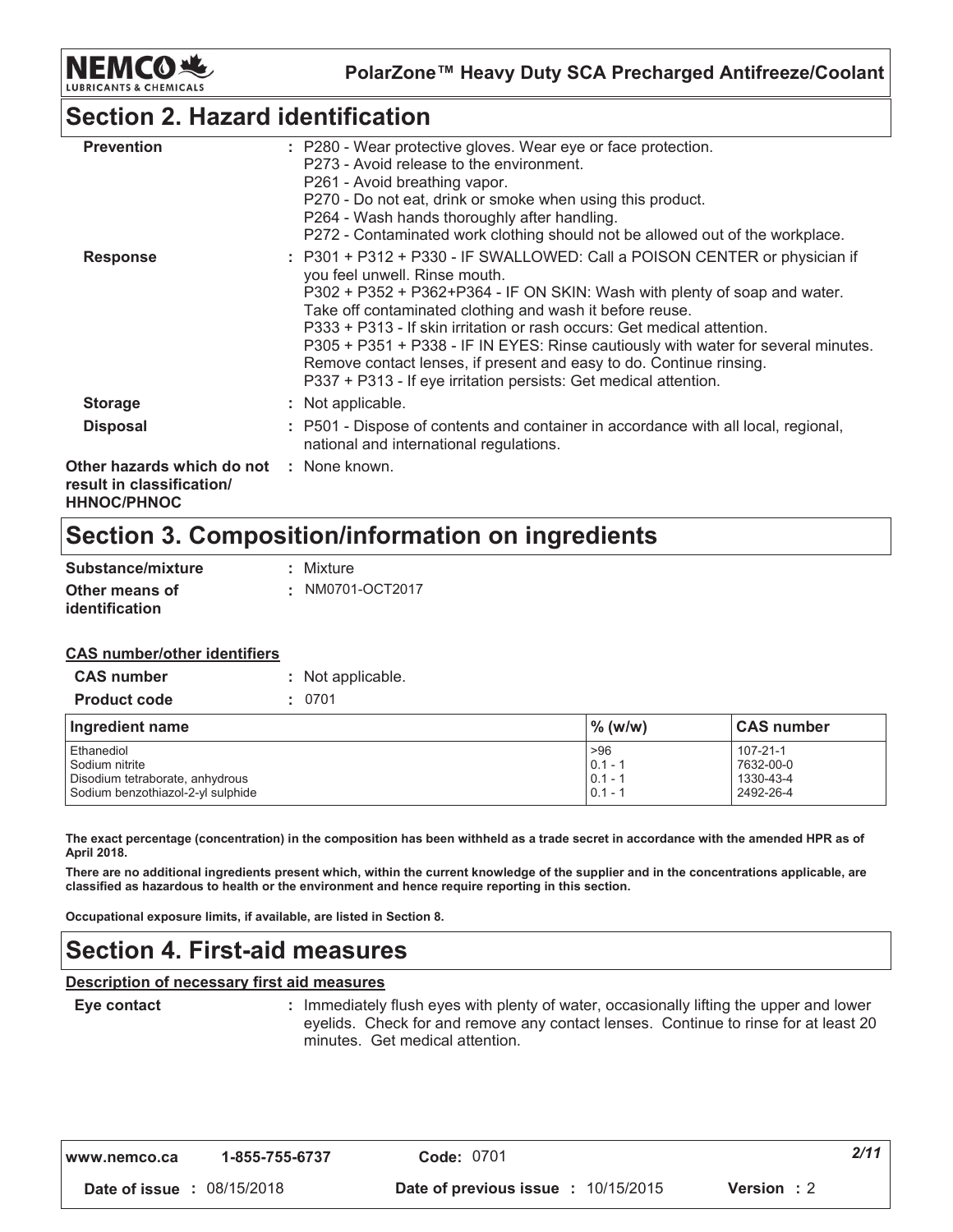

# **Section 4. First-aid measures**

| <b>Inhalation</b>   | : Remove victim to fresh air and keep at rest in a position comfortable for breathing.<br>If not breathing, if breathing is irregular or if respiratory arrest occurs, provide<br>artificial respiration or oxygen by trained personnel. It may be dangerous to the<br>person providing aid to give mouth-to-mouth resuscitation. Get medical attention if<br>adverse health effects persist or are severe. If unconscious, place in recovery<br>position and get medical attention immediately. Maintain an open airway. Loosen<br>tight clothing such as a collar, tie, belt or waistband.                                                                                                                                                                                                                                  |
|---------------------|-------------------------------------------------------------------------------------------------------------------------------------------------------------------------------------------------------------------------------------------------------------------------------------------------------------------------------------------------------------------------------------------------------------------------------------------------------------------------------------------------------------------------------------------------------------------------------------------------------------------------------------------------------------------------------------------------------------------------------------------------------------------------------------------------------------------------------|
| <b>Skin contact</b> | : Wash with plenty of soap and water. Wash contaminated clothing thoroughly with<br>water before removing it, or wear gloves. Continue to rinse for at least 20 minutes.<br>Get medical attention. In the event of any complaints or symptoms, avoid further<br>exposure. Wash clothing before reuse. Clean shoes thoroughly before reuse.                                                                                                                                                                                                                                                                                                                                                                                                                                                                                    |
| Ingestion           | : Wash out mouth with water. Remove dentures if any. Remove victim to fresh air<br>and keep at rest in a position comfortable for breathing. If material has been<br>swallowed and the exposed person is conscious, give small quantities of water to<br>drink. Stop if the exposed person feels sick as vomiting may be dangerous. Do not<br>induce vomiting unless directed to do so by medical personnel. If vomiting occurs,<br>the head should be kept low so that vomit does not enter the lungs. Get medical<br>attention. If necessary, call a poison center or physician. Never give anything by<br>mouth to an unconscious person. If unconscious, place in recovery position and get<br>medical attention immediately. Maintain an open airway. Loosen tight clothing such<br>as a collar, tie, belt or waistband. |

#### Most important symptoms/effects, acute and delayed

| : Causes serious eye irritation.                                                                                                                                                                                                                                         |
|--------------------------------------------------------------------------------------------------------------------------------------------------------------------------------------------------------------------------------------------------------------------------|
| : No known significant effects or critical hazards.                                                                                                                                                                                                                      |
| : May cause an allergic skin reaction.                                                                                                                                                                                                                                   |
| : Harmful if swallowed.                                                                                                                                                                                                                                                  |
|                                                                                                                                                                                                                                                                          |
| : Adverse symptoms may include the following:<br>pain or irritation<br>watering<br>redness                                                                                                                                                                               |
| : No known significant effects or critical hazards.                                                                                                                                                                                                                      |
| : Adverse symptoms may include the following:<br>irritation<br>redness                                                                                                                                                                                                   |
| : No known significant effects or critical hazards.                                                                                                                                                                                                                      |
| Indication of immediate medical attention and special treatment needed, if necessary                                                                                                                                                                                     |
| : Treat symptomatically. Contact poison treatment specialist immediately if large<br>quantities have been ingested or inhaled.                                                                                                                                           |
| : No specific treatment.                                                                                                                                                                                                                                                 |
| : No action shall be taken involving any personal risk or without suitable training. It<br>may be dangerous to the person providing aid to give mouth-to-mouth resuscitation.<br>Wash contaminated clothing thoroughly with water before removing it, or wear<br>gloves. |
| Potential acute health effects<br>Over-exposure signs/symptoms                                                                                                                                                                                                           |

See toxicological information (Section 11)

| www.nemco.ca                      | 1-855-755-6737 | <b>Code: 0701</b>                        | 3/11               |
|-----------------------------------|----------------|------------------------------------------|--------------------|
| <b>Date of issue : 08/15/2018</b> |                | Date of previous issue $\div 10/15/2015$ | <b>Version</b> : 2 |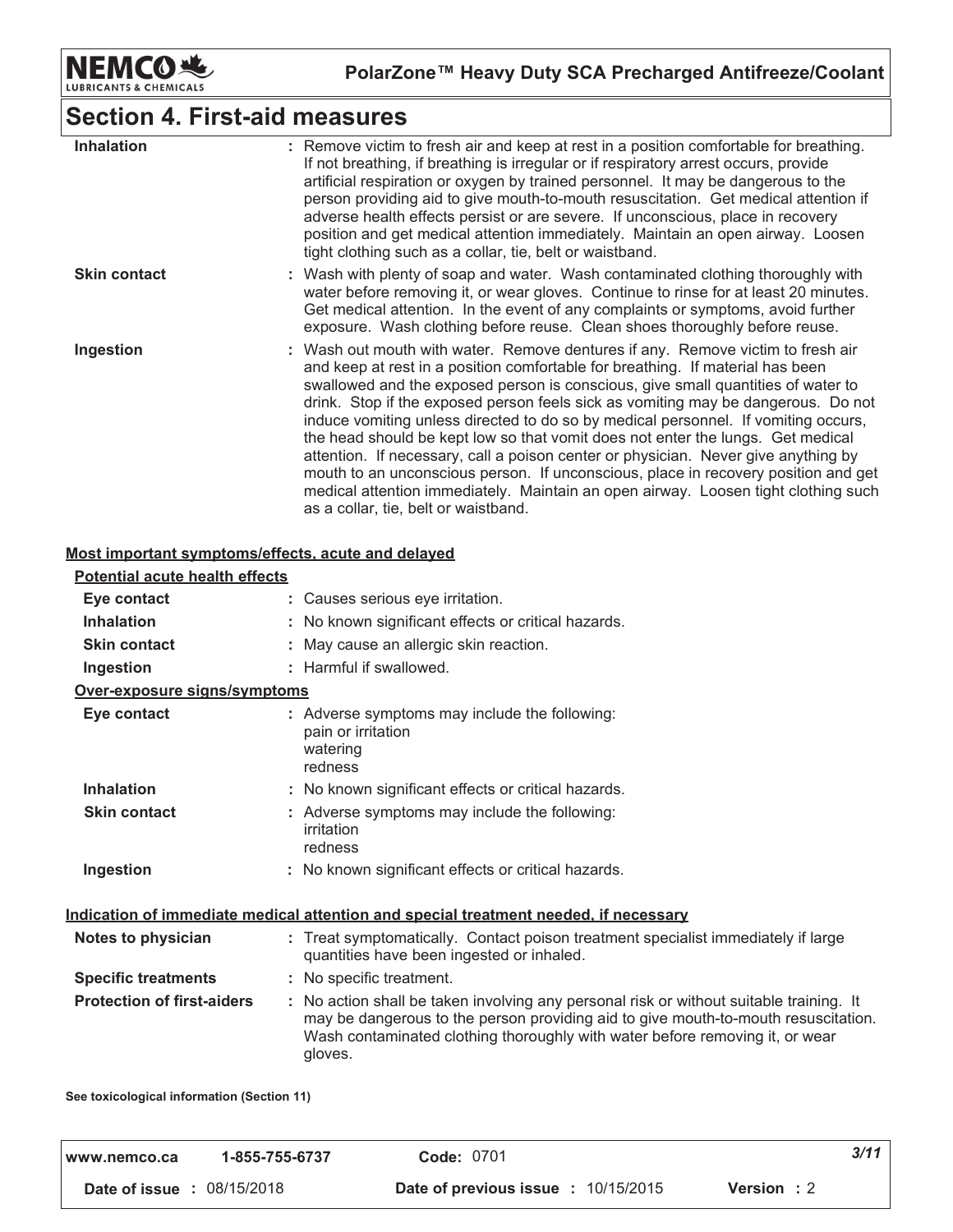

# **Section 5. Fire-fighting measures**

| <b>Extinguishing media</b>                               |                                                                                                                                                                                                                                                                       |
|----------------------------------------------------------|-----------------------------------------------------------------------------------------------------------------------------------------------------------------------------------------------------------------------------------------------------------------------|
| Suitable extinguishing<br>media                          | : Use an extinguishing agent suitable for the surrounding fire.                                                                                                                                                                                                       |
| Unsuitable extinguishing<br>media                        | : None known.                                                                                                                                                                                                                                                         |
| <b>Specific hazards arising</b><br>from the chemical     | : In a fire or if heated, a pressure increase will occur and the container may burst.<br>This material is toxic to aguatic life. Fire water contaminated with this material must<br>be contained and prevented from being discharged to any waterway, sewer or drain. |
| <b>Hazardous thermal</b><br>decomposition products       | : Decomposition products may include the following materials:<br>carbon dioxide<br>carbon monoxide                                                                                                                                                                    |
| <b>Special protective actions</b><br>for fire-fighters   | : Promptly isolate the scene by removing all persons from the vicinity of the incident if<br>there is a fire. No action shall be taken involving any personal risk or without<br>suitable training.                                                                   |
| <b>Special protective</b><br>equipment for fire-fighters | : Fire-fighters should wear appropriate protective equipment and self-contained<br>breathing apparatus (SCBA) with a full face-piece operated in positive pressure<br>mode.                                                                                           |

# **Section 6. Accidental release measures**

#### Personal precautions, protective equipment and emergency procedures

| For non-emergency<br>personnel   | : No action shall be taken involving any personal risk or without suitable training.<br>Evacuate surrounding areas. Keep unnecessary and unprotected personnel from<br>entering. Do not touch or walk through spilled material. Avoid breathing vapor or<br>mist. Provide adequate ventilation. Wear appropriate respirator when ventilation is<br>inadequate. Put on appropriate personal protective equipment. |
|----------------------------------|------------------------------------------------------------------------------------------------------------------------------------------------------------------------------------------------------------------------------------------------------------------------------------------------------------------------------------------------------------------------------------------------------------------|
|                                  | For emergency responders : If specialized clothing is required to deal with the spillage, take note of any<br>information in Section 8 on suitable and unsuitable materials. See also the<br>information in "For non-emergency personnel".                                                                                                                                                                       |
| <b>Environmental precautions</b> | : Avoid dispersal of spilled material and runoff and contact with soil, waterways,<br>drains and sewers. Inform the relevant authorities if the product has caused<br>environmental pollution (sewers, waterways, soil or air). Water polluting material.<br>May be harmful to the environment if released in large quantities.                                                                                  |

#### Methods and materials for containment and cleaning up

| <b>Spill</b> | : Stop leak if without risk. Move containers from spill area. Approach release from<br>upwind. Prevent entry into sewers, water courses, basements or confined areas. |
|--------------|-----------------------------------------------------------------------------------------------------------------------------------------------------------------------|
|              | Wash spillages into an effluent treatment plant or proceed as follows. Contain and<br>collect spillage with non-combustible, absorbent material e.g. sand, earth,     |
|              | vermiculite or diatomaceous earth and place in container for disposal according to<br>local regulations (see Section 13). Dispose of via a licensed waste disposal    |
|              | contractor. Contaminated absorbent material may pose the same hazard as the<br>spilled product. Note: see Section 1 for emergency contact information and Section     |
|              | 13 for waste disposal.                                                                                                                                                |

| www.nemco.ca                      | 1-855-755-6737 | <b>Code: 0701</b>                                 | 4/11 |
|-----------------------------------|----------------|---------------------------------------------------|------|
| <b>Date of issue : 08/15/2018</b> |                | Date of previous issue : 10/15/2015<br>Version: 2 |      |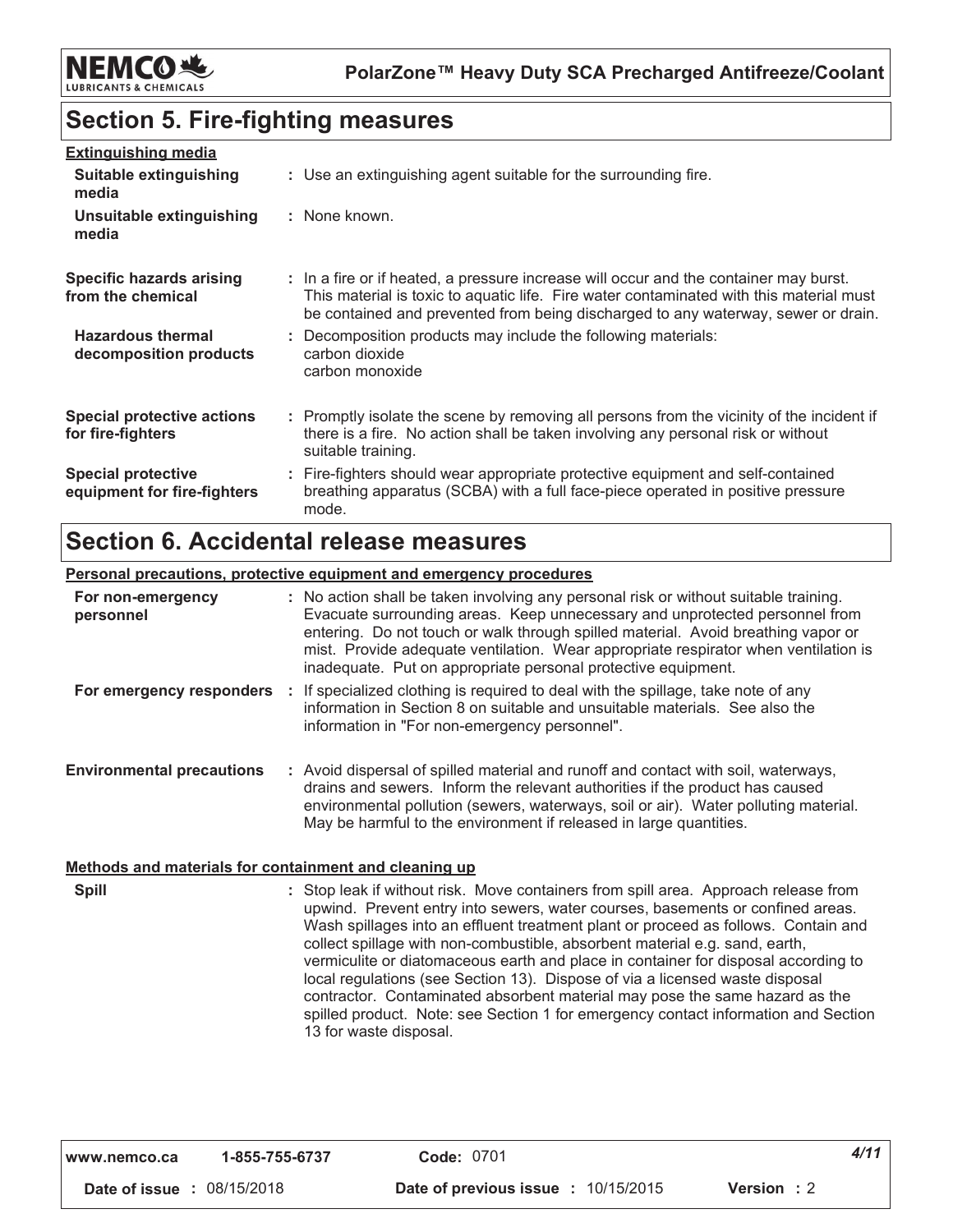

# **Section 7. Handling and storage**

| <b>Precautions for safe handling</b>                               |                                                                                                                                                                                                                                                                                                                                                                                                                                                                                                                                                                                    |
|--------------------------------------------------------------------|------------------------------------------------------------------------------------------------------------------------------------------------------------------------------------------------------------------------------------------------------------------------------------------------------------------------------------------------------------------------------------------------------------------------------------------------------------------------------------------------------------------------------------------------------------------------------------|
| <b>Protective measures</b>                                         | : Put on appropriate personal protective equipment (see Section 8). Persons with a<br>history of skin sensitization problems should not be employed in any process in<br>which this product is used. Do not get in eyes or on skin or clothing. Do not ingest.<br>Avoid breathing vapor or mist. Avoid release to the environment. Keep in the<br>original container or an approved alternative made from a compatible material, kept<br>tightly closed when not in use. Empty containers retain product residue and can be<br>hazardous. Do not reuse container.                  |
| Advice on general<br>occupational hygiene                          | : Eating, drinking and smoking should be prohibited in areas where this material is<br>handled, stored and processed. Workers should wash hands and face before eating,<br>drinking and smoking. See also Section 8 for additional information on hygiene<br>measures.                                                                                                                                                                                                                                                                                                             |
| Conditions for safe storage,<br>including any<br>incompatibilities | : Store in accordance with local regulations. Store in original container protected from<br>direct sunlight in a dry, cool and well-ventilated area, away from incompatible<br>materials (see Section 10) and food and drink. Keep container tightly closed and<br>sealed until ready for use. Containers that have been opened must be carefully<br>resealed and kept upright to prevent leakage. Do not store in unlabeled containers.<br>Use appropriate containment to avoid environmental contamination. See Section 10<br>for incompatible materials before handling or use. |

# Section 8. Exposure controls/personal protection

#### **Control parameters**

#### **Occupational exposure limits**

| Ingredient name                 | <b>Exposure limits</b>                                                                                                                                                                                                                                                                                                                                                                                                                                                                                                                                                                                                                                                                                                            |
|---------------------------------|-----------------------------------------------------------------------------------------------------------------------------------------------------------------------------------------------------------------------------------------------------------------------------------------------------------------------------------------------------------------------------------------------------------------------------------------------------------------------------------------------------------------------------------------------------------------------------------------------------------------------------------------------------------------------------------------------------------------------------------|
| Ethanediol                      | CA Ontario Provincial (Canada, 7/2015).<br>C: 100 mg/m <sup>3</sup> Form: Aerosol only<br>CA British Columbia Provincial (Canada, 7/2016).<br>C: 100 mg/m <sup>3</sup> Form: Aerosol.<br>TWA: 10 mg/m <sup>3</sup> 8 hours. Form: Particulate.<br>STEL: 20 mg/m <sup>3</sup> 15 minutes. Form: Particulate.<br>C: 50 ppm Form: Vapor<br>CA Saskatchewan Provincial (Canada, 7/2013).<br>CEIL: 100 mg/m <sup>3</sup> Form: Aerosol.<br>CA Quebec Provincial (Canada, 1/2014).<br>STEV: 50 ppm 15 minutes. Form: Vapor and mist<br>STEV: 127 mg/m <sup>3</sup> 15 minutes. Form: Vapor and mist<br>CA Alberta Provincial (Canada, 4/2009).<br>$C: 100$ mg/m <sup>3</sup>                                                            |
| Disodium tetraborate, anhydrous | CA British Columbia Provincial (Canada, 7/2016).<br>TWA: 2 mg/m <sup>3</sup> 8 hours. Form: Inhalable<br>STEL: 6 mg/m <sup>3</sup> 15 minutes. Form: Inhalable<br>CA Ontario Provincial (Canada, 7/2015).<br>TWA: 2 mg/m <sup>3</sup> 8 hours. Form: Inhalable fraction<br>STEL: 6 mg/m <sup>3</sup> 15 minutes. Form: Inhalable fraction<br>CA Saskatchewan Provincial (Canada, 7/2013).<br>STEL: 6 mg/m <sup>3</sup> 15 minutes. Form: Inhalable fraction<br>TWA: 2 mg/m <sup>3</sup> 8 hours. Form: Inhalable fraction<br>CA Alberta Provincial (Canada, 4/2009).<br>8 hrs OEL: 1 mg/m <sup>3</sup> 8 hours.<br>15 min OEL: 3 ppm 15 minutes.<br>CA Quebec Provincial (Canada, 1/2014).<br>TWAEV: 1 mg/m <sup>3</sup> 8 hours. |

| Appropriate engineering | : Good general ventilation should be sufficient to control worker exposure to airborne |
|-------------------------|----------------------------------------------------------------------------------------|
| controls                | contaminants.                                                                          |

| l www.nemco.ca                    | 1-855-755-6737 | <b>Code: 0701</b>                          |                    | 5/11 |
|-----------------------------------|----------------|--------------------------------------------|--------------------|------|
| <b>Date of issue : 08/15/2018</b> |                | <b>Date of previous issue : 10/15/2015</b> | <b>Version</b> : 2 |      |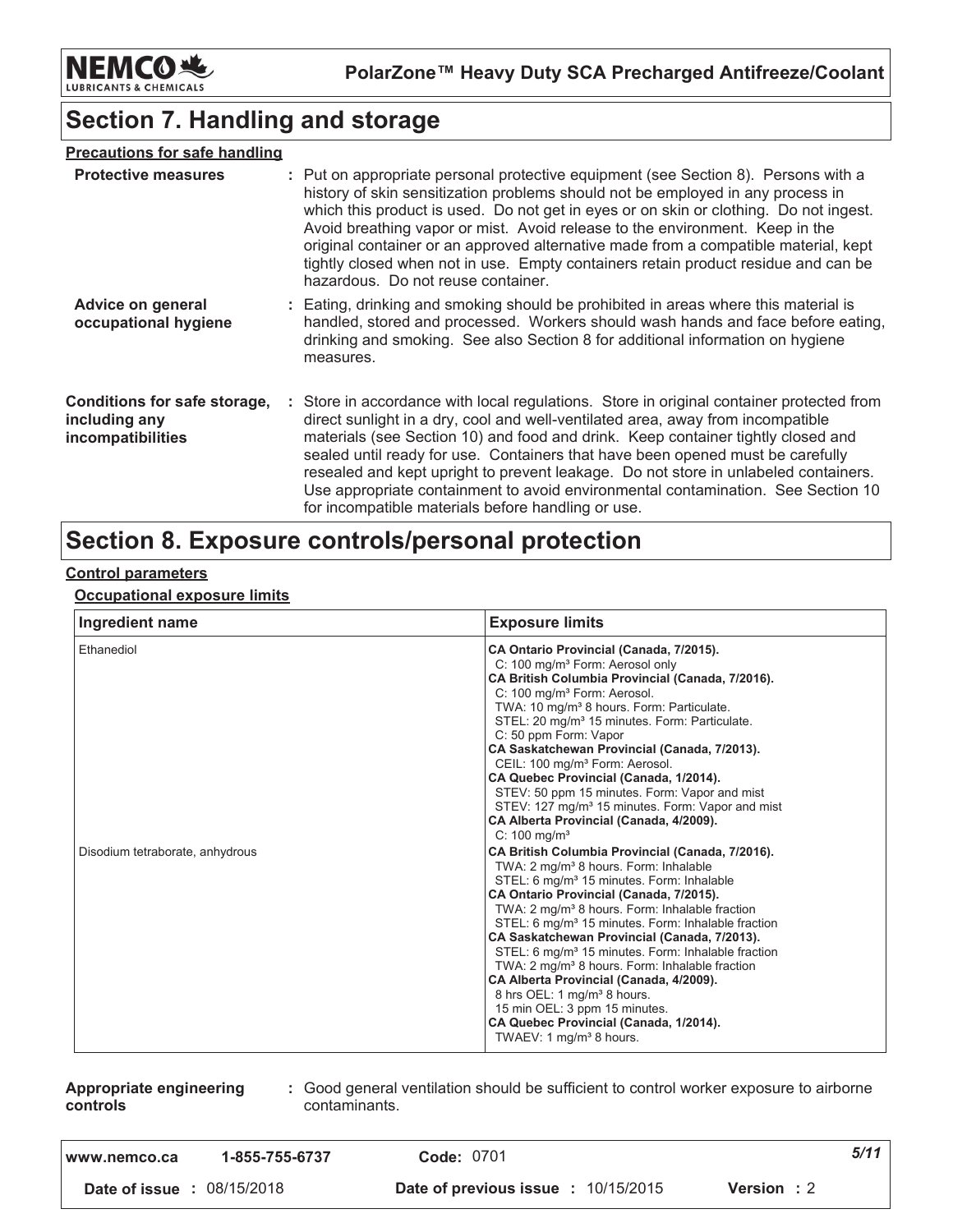

PolarZone™ Heavy Duty SCA Precharged Antifreeze/Coolant

### Section 8. Exposure controls/personal protection

| <b>Environmental exposure</b><br>controls | : Emissions from ventilation or work process equipment should be checked to ensure<br>they comply with the requirements of environmental protection legislation.                                                                                                                                                                                                                                                                                                                                                                                                                                                          |
|-------------------------------------------|---------------------------------------------------------------------------------------------------------------------------------------------------------------------------------------------------------------------------------------------------------------------------------------------------------------------------------------------------------------------------------------------------------------------------------------------------------------------------------------------------------------------------------------------------------------------------------------------------------------------------|
| <b>Individual protection measures</b>     |                                                                                                                                                                                                                                                                                                                                                                                                                                                                                                                                                                                                                           |
| <b>Hygiene measures</b>                   | : Wash hands, forearms and face thoroughly after handling chemical products, before<br>eating, smoking and using the lavatory and at the end of the working period.<br>Appropriate techniques should be used to remove potentially contaminated clothing.<br>Contaminated work clothing should not be allowed out of the workplace. Wash<br>contaminated clothing before reusing. Ensure that eyewash stations and safety<br>showers are close to the workstation location.                                                                                                                                               |
| <b>Eye/face protection</b>                | : Safety eyewear complying with an approved standard should be used when a risk<br>assessment indicates this is necessary to avoid exposure to liquid splashes, mists,<br>gases or dusts. If contact is possible, the following protection should be worn,<br>unless the assessment indicates a higher degree of protection: chemical splash<br>goggles.                                                                                                                                                                                                                                                                  |
| <b>Skin protection</b>                    |                                                                                                                                                                                                                                                                                                                                                                                                                                                                                                                                                                                                                           |
| <b>Hand protection</b>                    | : Chemical-resistant, impervious gloves complying with an approved standard should<br>be worn at all times when handling chemical products if a risk assessment indicates<br>this is necessary. Considering the parameters specified by the glove manufacturer,<br>check during use that the gloves are still retaining their protective properties. It<br>should be noted that the time to breakthrough for any glove material may be<br>different for different glove manufacturers. In the case of mixtures, consisting of<br>several substances, the protection time of the gloves cannot be accurately<br>estimated. |
| <b>Body protection</b>                    | : Personal protective equipment for the body should be selected based on the task<br>being performed and the risks involved and should be approved by a specialist<br>before handling this product.                                                                                                                                                                                                                                                                                                                                                                                                                       |
| <b>Other skin protection</b>              | : Appropriate footwear and any additional skin protection measures should be<br>selected based on the task being performed and the risks involved and should be<br>approved by a specialist before handling this product.                                                                                                                                                                                                                                                                                                                                                                                                 |
| <b>Respiratory protection</b>             | : Based on the hazard and potential for exposure, select a respirator that meets the<br>appropriate standard or certification. Respirators must be used according to a<br>respiratory protection program to ensure proper fitting, training, and other important<br>aspects of use                                                                                                                                                                                                                                                                                                                                        |

# Section 9. Physical and chemical properties

| <b>Physical state</b><br>$:$ Liquid.<br>Color<br>: Green.<br>: Mild.<br>Odor<br>: Not available.<br><b>Odor threshold</b><br>pH<br>: 10 to 11<br><b>Freezing point</b><br>: $-15^{\circ}$ C (5 $^{\circ}$ F)<br>: Not available.<br><b>Boiling point</b><br><b>Flash point</b><br>$:$ Not available.<br><b>Evaporation rate</b><br>: Not available.<br><b>Flammability (solid, gas)</b><br>$:$ Not available.<br>: Not available.<br>Lower and upper explosive<br>(flammable) limits | <b>Appearance</b> |  |
|--------------------------------------------------------------------------------------------------------------------------------------------------------------------------------------------------------------------------------------------------------------------------------------------------------------------------------------------------------------------------------------------------------------------------------------------------------------------------------------|-------------------|--|
|                                                                                                                                                                                                                                                                                                                                                                                                                                                                                      |                   |  |
|                                                                                                                                                                                                                                                                                                                                                                                                                                                                                      |                   |  |
|                                                                                                                                                                                                                                                                                                                                                                                                                                                                                      |                   |  |
|                                                                                                                                                                                                                                                                                                                                                                                                                                                                                      |                   |  |
|                                                                                                                                                                                                                                                                                                                                                                                                                                                                                      |                   |  |
|                                                                                                                                                                                                                                                                                                                                                                                                                                                                                      |                   |  |
|                                                                                                                                                                                                                                                                                                                                                                                                                                                                                      |                   |  |
|                                                                                                                                                                                                                                                                                                                                                                                                                                                                                      |                   |  |
|                                                                                                                                                                                                                                                                                                                                                                                                                                                                                      |                   |  |
|                                                                                                                                                                                                                                                                                                                                                                                                                                                                                      |                   |  |
|                                                                                                                                                                                                                                                                                                                                                                                                                                                                                      |                   |  |

| www.nemco.ca                      | 1-855-755-6737 | <b>Code: 0701</b>                                         | 6/11 |
|-----------------------------------|----------------|-----------------------------------------------------------|------|
| <b>Date of issue : 08/15/2018</b> |                | Date of previous issue : 10/15/2015<br><b>Version</b> : 2 |      |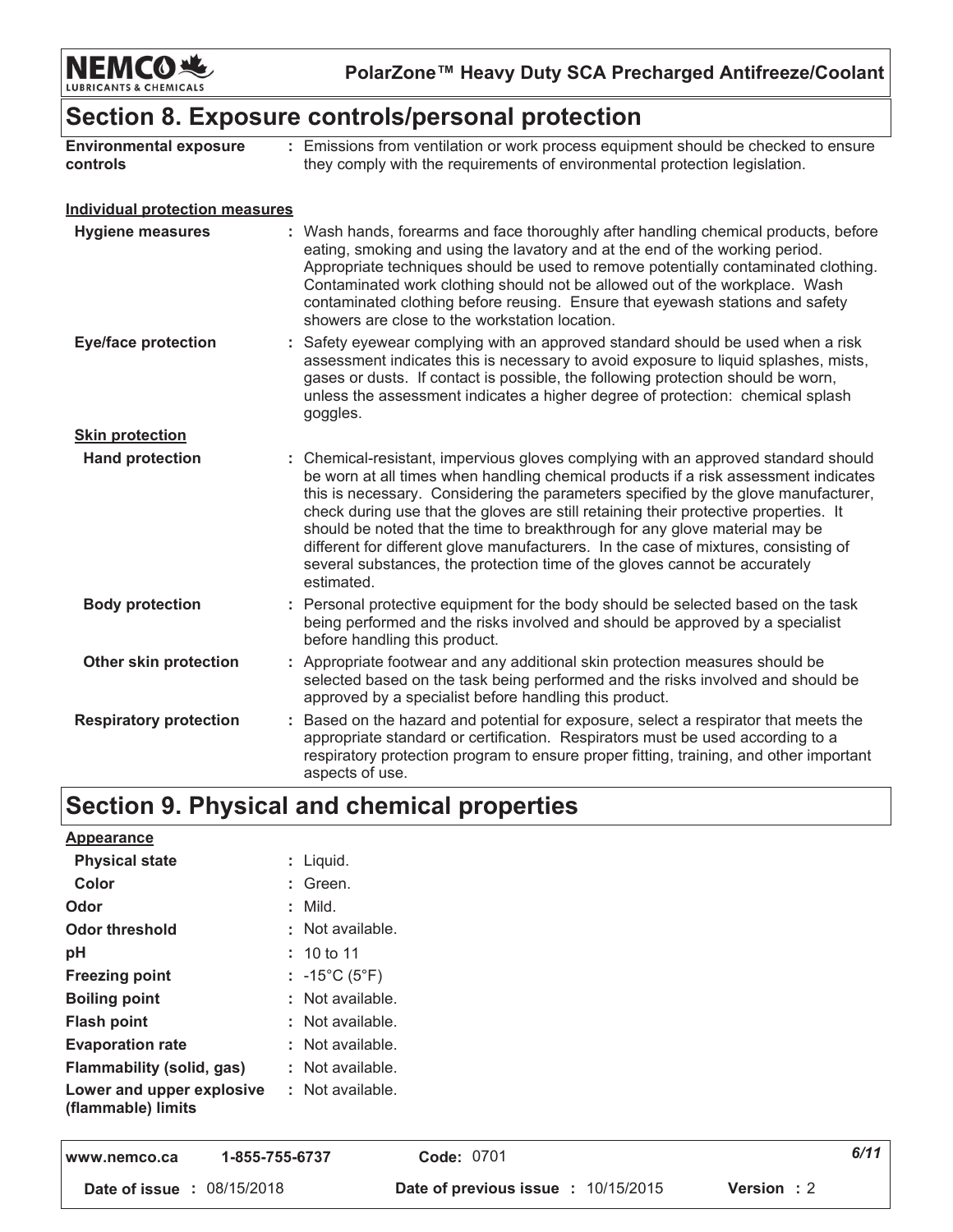

## Section 9. Physical and chemical properties

| Vapor pressure                                    | : Not available.    |
|---------------------------------------------------|---------------------|
| Vapor density                                     | : Not available.    |
| <b>Relative density</b>                           | : 1.112             |
| <b>Solubility</b>                                 | : Soluble in water. |
| <b>Partition coefficient: n-</b><br>octanol/water | : Not available.    |
| <b>Auto-ignition temperature</b>                  | : Not available.    |
| <b>Decomposition temperature</b>                  | Not available.      |
| <b>Viscosity</b>                                  | Not available.      |

### **Section 10. Stability and reactivity**

| <b>Reactivity</b>                            | : No specific test data related to reactivity available for this product or its ingredients.              |
|----------------------------------------------|-----------------------------------------------------------------------------------------------------------|
| <b>Chemical stability</b>                    | : The product is stable.                                                                                  |
| <b>Possibility of hazardous</b><br>reactions | : Under normal conditions of storage and use, hazardous reactions will not occur.                         |
| <b>Conditions to avoid</b>                   | : No specific data.                                                                                       |
| Incompatible materials                       | : Reactive or incompatible with the following materials: oxidizing materials.                             |
| <b>Hazardous decomposition</b><br>products   | : Under normal conditions of storage and use, hazardous decomposition products<br>should not be produced. |

### **Section 11. Toxicological information**

#### Information on toxicological effects

**Acute toxicity** 

| <b>Product/ingredient name</b>                                                     | <b>Result</b>                                      | <b>Species</b>              | <b>Dose</b>                                           | <b>Exposure</b> |
|------------------------------------------------------------------------------------|----------------------------------------------------|-----------------------------|-------------------------------------------------------|-----------------|
| Ethanediol<br>Disodium tetraborate, anhydrous<br>Sodium benzothiazol-2-yl sulphide | LD50 Oral<br>LD50 Oral<br>LD50 Dermal<br>LD50 Oral | Rat<br>Rat<br>Rabbit<br>Rat | 4700 mg/kg<br>1200 mg/kg<br>>5010 mg/kg<br>5200 mg/kg |                 |

#### **Irritation/Corrosion**

| <b>Product/ingredient name</b> | <b>Result</b>            | <b>Species</b> | <b>Score</b> | <b>Exposure</b> | <b>Observation</b> |
|--------------------------------|--------------------------|----------------|--------------|-----------------|--------------------|
| Ethanediol                     | Eyes - Mild irritant     | Rabbit         |              | 24 hours 500 mg |                    |
|                                | Eyes - Mild irritant     | Rabbit         |              | 1 hours 100 mg  |                    |
|                                | Eyes - Moderate irritant | Rabbit         |              | 6 hours 1440 mg |                    |
|                                | Skin - Mild irritant     | Rabbit         |              | 1555 ma         |                    |
| Sodium nitrite                 | Eyes - Mild irritant     | Rabbit         |              | 24 hours 500 mg |                    |

#### **Sensitization**

There is no data available.

#### **Mutagenicity**

There is no data available.

#### Carcinogenicity

#### **Classification**

1-855-755-6737 www.nemco.ca

Code: 0701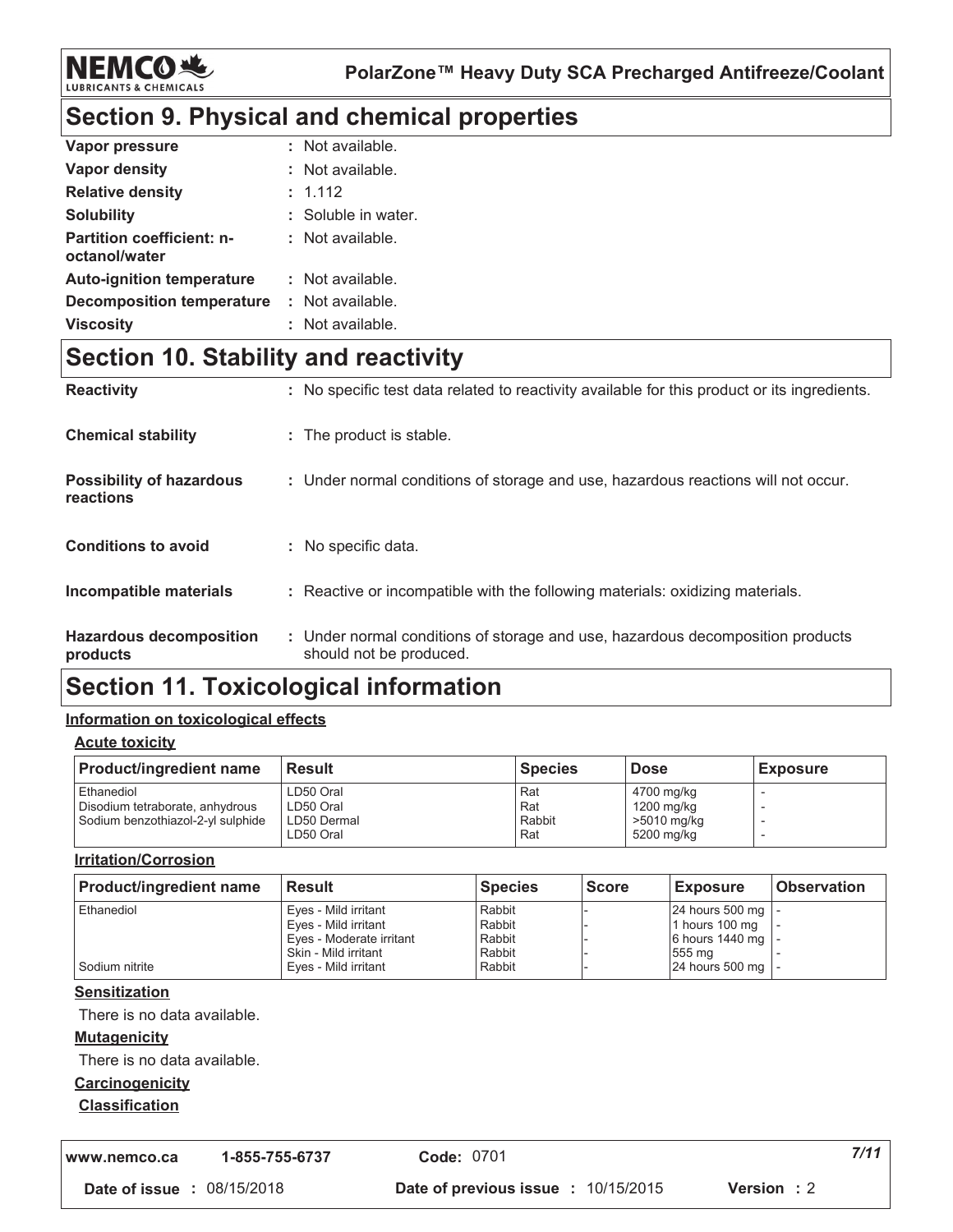

# Section 11. Toxicological information

| <b>Product/ingredient</b><br>name                    | <b>OSHA</b>                                                            | <b>IARC</b>         | <b>NTP</b>                                                                               | <b>ACGIH</b> | <b>EPA</b>     | <b>NIOSH</b> |
|------------------------------------------------------|------------------------------------------------------------------------|---------------------|------------------------------------------------------------------------------------------|--------------|----------------|--------------|
| Ethanediol                                           |                                                                        | $\overline{a}$      |                                                                                          | A4           | $\overline{a}$ |              |
| <b>Reproductive toxicity</b>                         |                                                                        |                     |                                                                                          |              |                |              |
| There is no data available.                          |                                                                        |                     |                                                                                          |              |                |              |
| <b>Teratogenicity</b>                                |                                                                        |                     |                                                                                          |              |                |              |
| There is no data available.                          |                                                                        |                     |                                                                                          |              |                |              |
| Specific target organ toxicity (single exposure)     |                                                                        |                     |                                                                                          |              |                |              |
| There is no data available.                          |                                                                        |                     |                                                                                          |              |                |              |
| Specific target organ toxicity (repeated exposure)   |                                                                        |                     |                                                                                          |              |                |              |
| There is no data available.                          |                                                                        |                     |                                                                                          |              |                |              |
| <b>Aspiration hazard</b>                             |                                                                        |                     |                                                                                          |              |                |              |
| There is no data available.                          |                                                                        |                     |                                                                                          |              |                |              |
| Information on the likely<br>routes of exposure      |                                                                        |                     | : Dermal contact. Eye contact. Inhalation. Ingestion.                                    |              |                |              |
| <b>Potential acute health effects</b>                |                                                                        |                     |                                                                                          |              |                |              |
| Eye contact                                          |                                                                        |                     | : Causes serious eye irritation.                                                         |              |                |              |
| <b>Inhalation</b>                                    |                                                                        |                     | No known significant effects or critical hazards.                                        |              |                |              |
| <b>Skin contact</b>                                  | May cause an allergic skin reaction.                                   |                     |                                                                                          |              |                |              |
| Ingestion                                            |                                                                        |                     | : Harmful if swallowed.                                                                  |              |                |              |
|                                                      |                                                                        |                     |                                                                                          |              |                |              |
|                                                      |                                                                        |                     | Symptoms related to the physical, chemical and toxicological characteristics             |              |                |              |
| Eye contact                                          | watering<br>redness                                                    | pain or irritation  | : Adverse symptoms may include the following:                                            |              |                |              |
| <b>Inhalation</b>                                    |                                                                        |                     | : No known significant effects or critical hazards.                                      |              |                |              |
| <b>Skin contact</b>                                  | : Adverse symptoms may include the following:<br>irritation<br>redness |                     |                                                                                          |              |                |              |
| Ingestion                                            |                                                                        |                     | : No known significant effects or critical hazards.                                      |              |                |              |
|                                                      |                                                                        |                     | Delayed and immediate effects and also chronic effects from short and long term exposure |              |                |              |
| <b>Short term exposure</b>                           |                                                                        |                     |                                                                                          |              |                |              |
| <b>Potential immediate</b>                           |                                                                        |                     | : No known significant effects or critical hazards.                                      |              |                |              |
| effects                                              |                                                                        |                     |                                                                                          |              |                |              |
| <b>Potential delayed effects</b>                     |                                                                        |                     | : No known significant effects or critical hazards.                                      |              |                |              |
| Long term exposure                                   |                                                                        |                     |                                                                                          |              |                |              |
| <b>Potential immediate</b><br>effects                | : No known significant effects or critical hazards.                    |                     |                                                                                          |              |                |              |
| <b>Potential delayed effects</b>                     |                                                                        |                     |                                                                                          |              |                |              |
| <b>Potential chronic health effects</b>              | : No known significant effects or critical hazards.                    |                     |                                                                                          |              |                |              |
| <b>General</b>                                       |                                                                        | to very low levels. | : Once sensitized, a severe allergic reaction may occur when subsequently exposed        |              |                |              |
| 8/11<br>Code: 0701<br>1-855-755-6737<br>www.nemco.ca |                                                                        |                     |                                                                                          |              |                |              |
| Date of issue: 08/15/2018                            |                                                                        |                     | Date of previous issue : 10/15/2015                                                      |              | Version : 2    |              |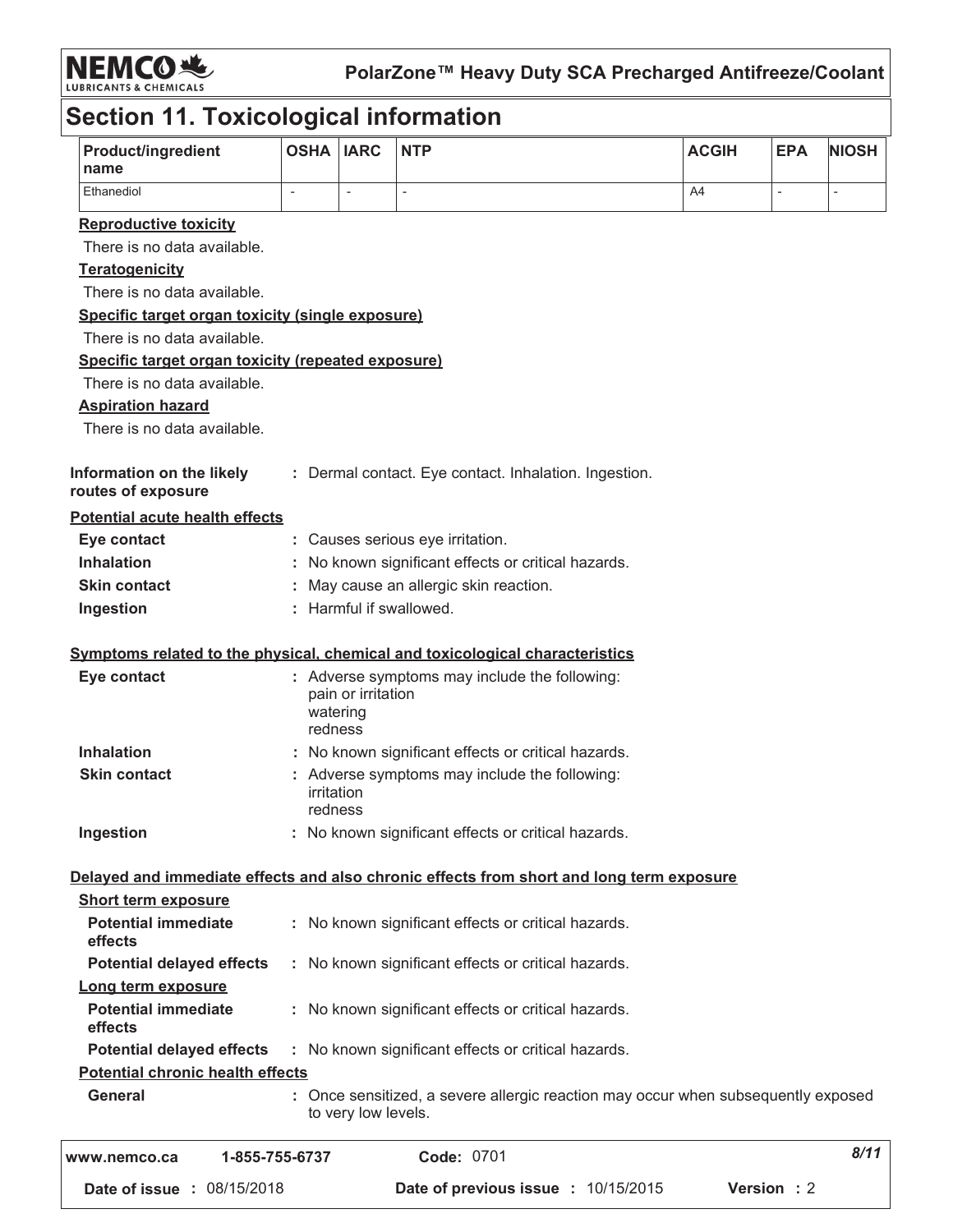

# **Section 11. Toxicological information**

| Carcinogenicity              | : No known significant effects or critical hazards. |
|------------------------------|-----------------------------------------------------|
| <b>Mutagenicity</b>          | : No known significant effects or critical hazards. |
| <b>Teratogenicity</b>        | : No known significant effects or critical hazards. |
| <b>Developmental effects</b> | : No known significant effects or critical hazards. |
| <b>Fertility effects</b>     | : No known significant effects or critical hazards. |

#### **Numerical measures of toxicity**

#### **Acute toxicity estimates**

| Route | <b>ATE value</b> |
|-------|------------------|
| Oral  | 767.2 mg/kg      |

## **Section 12. Ecological information**

#### **Toxicity**

| <b>Product/ingredient name</b>    | <b>Result</b>                        | <b>Species</b>                                                                | <b>Exposure</b> |
|-----------------------------------|--------------------------------------|-------------------------------------------------------------------------------|-----------------|
| Ethanediol                        | Acute LC50 6900000 µg/L Fresh water  | Crustaceans - Ceriodaphnia dubia -<br>Neonate                                 | 48 hours        |
|                                   | Acute LC50 41000000 µg/L Fresh water | Daphnia - Daphnia magna - Neonate                                             | 48 hours        |
|                                   | Acute LC50 8050000 µg/L Fresh water  | Fish - Pimephales promelas                                                    | 96 hours        |
| Sodium nitrite                    | Acute EC50 159000 µg/L Marine water  | Algae - Tetraselmis chuii                                                     | 72 hours        |
|                                   | Acute EC50 1600000 µq/L Marine water | Algae - Tetraselmis chuii                                                     | 96 hours        |
|                                   | Acute LC50 1100 µg/L Fresh water     | Crustaceans - Cherax quadricarinatus                                          | 48 hours        |
|                                   | Acute LC50 48 µg/L Fresh water       | Fish - Ictalurus punctatus - Fingerling                                       | 96 hours        |
|                                   | Chronic NOEC 0.912 mg/L Marine water | Fish - Hippocampus abdominalis -<br>Juvenile (Fledgling, Hatchling, Weanling) | 35 days         |
| Disodium tetraborate, anhydrous   | Acute EC50 15.4 mg/L Fresh water     | Algae - Pseudokirchneriella subcapitata                                       | 96 hours        |
|                                   | Acute LC50 291.4 mg/L Marine water   | Crustaceans - Americamysis bahia                                              | 48 hours        |
|                                   | Acute LC50 141000 µg/L Fresh water   | Daphnia - Daphnia magna - Neonate                                             | 48 hours        |
|                                   | Acute LC50 1900 mg/L Fresh water     | Fish - Pimephales promelas                                                    | 96 hours        |
| Sodium benzothiazol-2-yl sulphide | Acute EC50 0.4 mg/L Fresh water      | Algae - Pseudokirchneriella subcapitata                                       | 72 hours        |
|                                   | Acute EC50 0.3 mg/L Fresh water      | Algae - Pseudokirchneriella subcapitata                                       | 96 hours        |
|                                   | Acute EC50 2.9 ppm Fresh water       | Daphnia - Daphnia magna                                                       | 48 hours        |
|                                   | Acute LC50 0.73 ppm Fresh water      | Fish - Oncorhynchus mykiss                                                    | 96 hours        |

#### **Persistence and degradability**

There is no data available.

#### **Bioaccumulative potential**

| <b>Product/ingredient name</b>    | $\mathsf{LocP}_\infty$ | <b>BCF</b> | <b>Potential</b> |
|-----------------------------------|------------------------|------------|------------------|
| Ethanediol                        | $-1.36$                |            | low              |
| Sodium nitrite                    | $-3.7$                 |            | low              |
| Disodium tetraborate, anhydrous   | $-1.53$                |            | low              |
| Sodium benzothiazol-2-yl sulphide | $-0.48$                | <8         | low              |

#### **Mobility in soil**

Soil/water partition coefficient (Koc)

: There is no data available.

Other adverse effects

: No known significant effects or critical hazards.

| www.nemco.ca                      | 1-855-755-6737 | <b>Code: 0701</b>                     |                    | 9/11 |
|-----------------------------------|----------------|---------------------------------------|--------------------|------|
| <b>Date of issue : 08/15/2018</b> |                | Date of previous issue $: 10/15/2015$ | <b>Version</b> : 2 |      |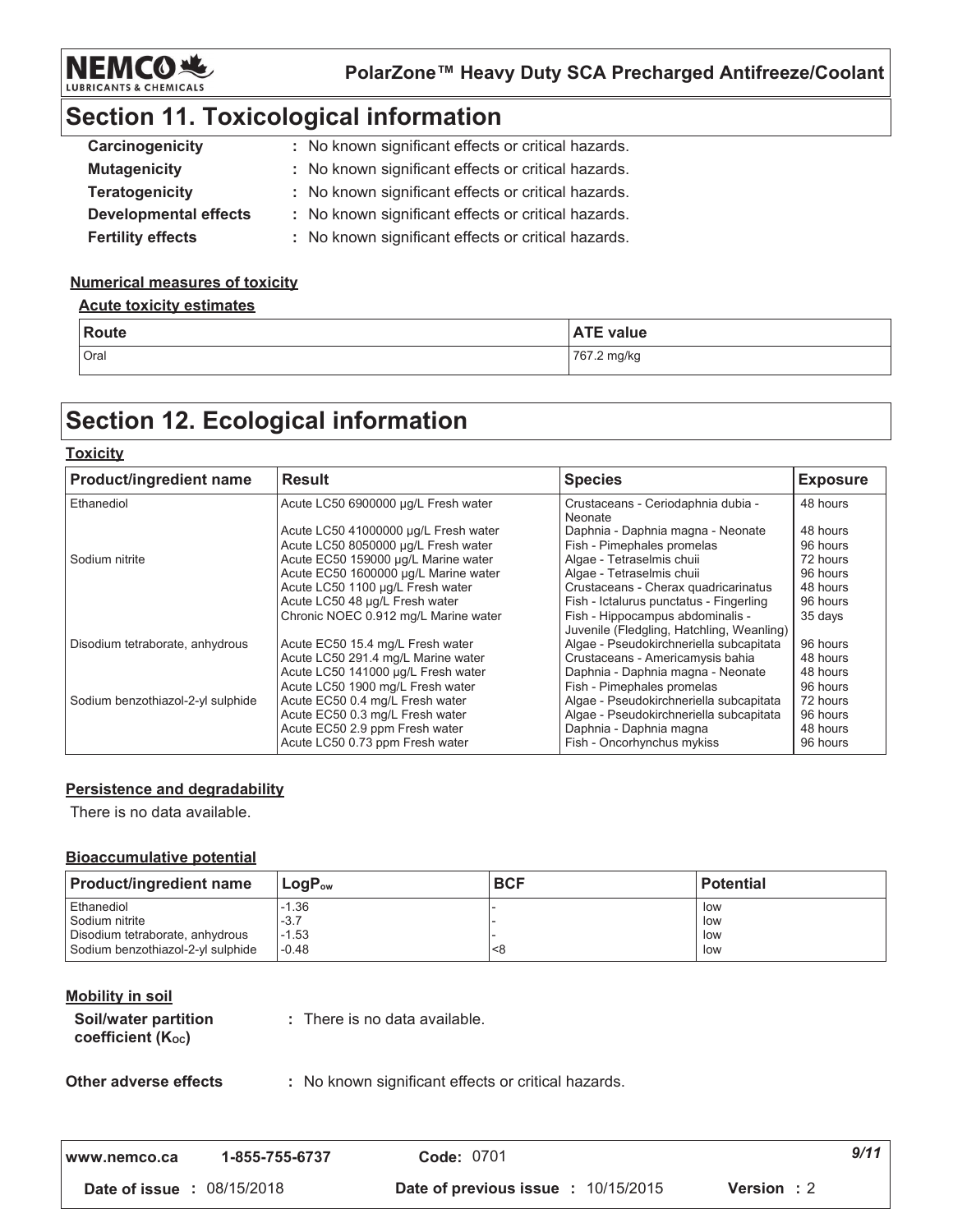

### **Section 13. Disposal considerations**

**Disposal methods** : The generation of waste should be avoided or minimized wherever possible. Disposal of this product, solutions and any by-products should comply with the requirements of environmental protection and waste disposal legislation and any regional local authority requirements. Dispose of surplus and non-recyclable products via a licensed waste disposal contractor. Waste should not be disposed of untreated to the sewer unless fully compliant with the requirements of all authorities with jurisdiction. Waste packaging should be recycled. Incineration or landfill should only be considered when recycling is not feasible. This material and its container must be disposed of in a safe way. Care should be taken when handling empty containers that have not been cleaned or rinsed out. Empty containers or liners may retain some product residues. Avoid dispersal of spilled material and runoff and contact with soil, waterways, drains and sewers.

### **Section 14. Transport information**

|                                      | <b>TDG Classification</b> | <b>IMDG</b>              | <b>IATA</b>    |
|--------------------------------------|---------------------------|--------------------------|----------------|
| <b>UN</b> number                     | Not regulated.            | Not regulated.           | Not regulated. |
| <b>UN proper</b><br>shipping name    |                           | $\overline{\phantom{a}}$ |                |
| <b>Transport</b><br>hazard class(es) |                           | $\overline{\phantom{0}}$ |                |
| <b>Packing group</b>                 | $\overline{\phantom{a}}$  | $\overline{\phantom{0}}$ |                |
| <b>Environmental</b><br>hazards      | No.                       | No.                      | No.            |
| <b>Additional</b><br>information     |                           | $\overline{\phantom{a}}$ |                |

**AERG** : Not applicable

Special precautions for user : Transport within user's premises: always transport in closed containers that are upright and secure. Ensure that persons transporting the product know what to do in the event of an accident or spillage.

### **Section 15. Regulatory information**

| <b>Canadian lists</b>                        |                                                   |
|----------------------------------------------|---------------------------------------------------|
| <b>Canada inventory (DSL</b><br><b>NDSL)</b> | : All components are listed or exempted.          |
| <b>Canadian NPRI</b>                         | : The following components are listed: Ethanediol |
| <b>CEPA Toxic substances</b>                 | : None of the components are listed.              |
|                                              |                                                   |

| I www.nemco.ca                    | 1-855-755-6737 | <b>Code: 0701</b>                   |                    | 10/11 |
|-----------------------------------|----------------|-------------------------------------|--------------------|-------|
| <b>Date of issue : 08/15/2018</b> |                | Date of previous issue : 10/15/2015 | <b>Version</b> : 2 |       |